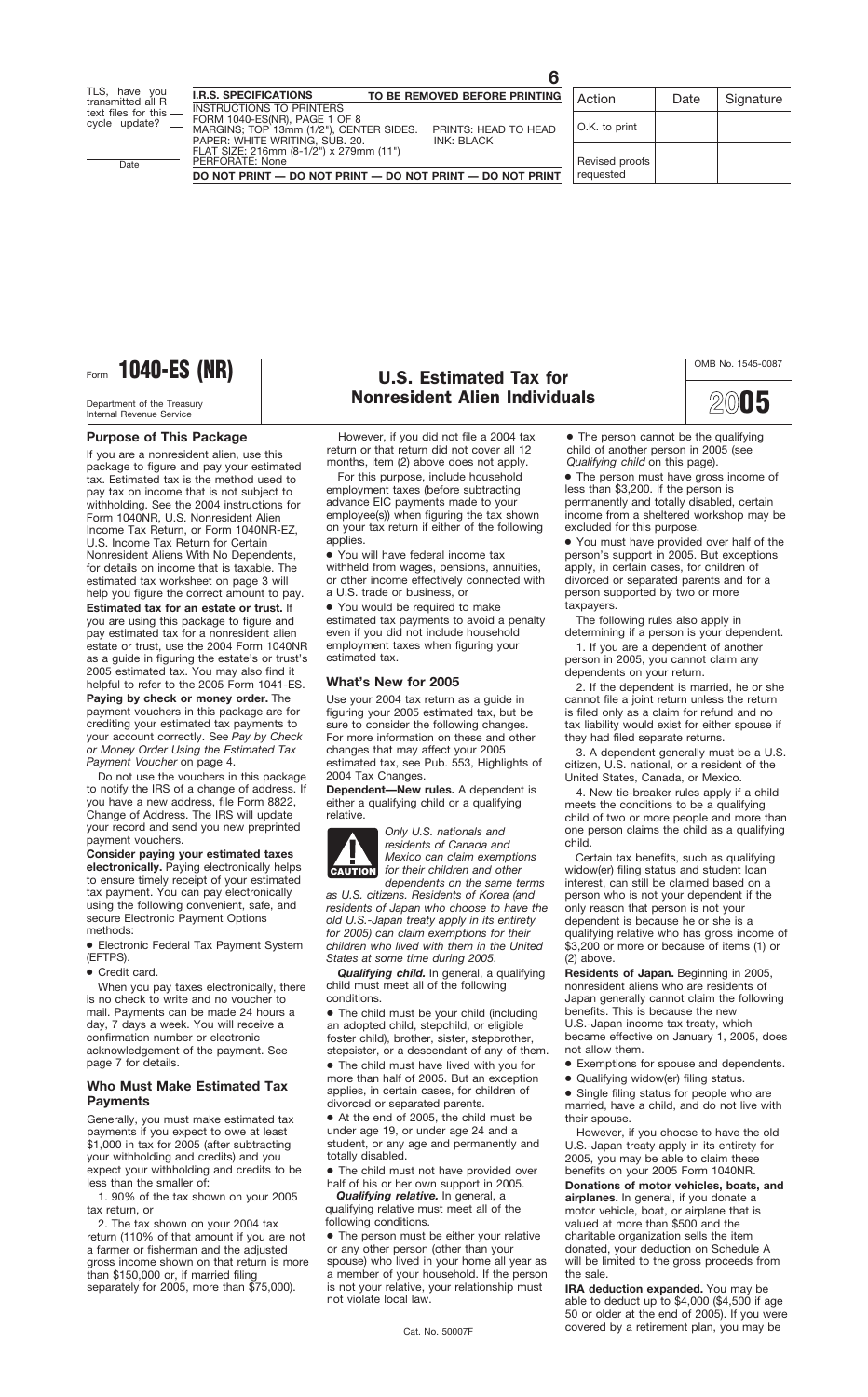able to take an IRA deduction if your 2005 modified AGI is less than \$60,000 (\$80,000 if qualifying widow(er)).

**Standard mileage rates.** The 2005 rate for business use of your vehicle is  $40\frac{1}{2}$ cents a mile. The 2005 rate for use of your vehicle to get medical care or to move is 15 cents a mile.

**Deduction for domestic production activities.** You may be able to deduct up to 3% of your qualified production activities income from the following activities.

- 1. Construction performed in the United States;
- 2. Engineering or architectural services performed in the United States for construction projects in the United States; or
- 3. Any lease, rental, license, sale, exchange, or other disposition of:
	- a. Tangible personal property, computer software, and sound recordings that you manufactured, produced, grew, or extracted in whole or in significant part within the United States,
	- b. Any qualified film you produced, or
	- c. Electricity, natural gas, or potable water you produced in the United States.

The deduction does not apply to income derived from: the sale of food and beverages you prepare at a retail establishment; property you leased, licensed, or rented for use by any related person; or the transmission or distribution of electricity, natural gas, or potable water.

This deduction is allowed for alternative minimum tax purposes.

**Certain dividends from a mutual fund.** Interest-related dividends received by a nonresident alien from a mutual fund are excluded from U.S. income if the dividends are not effectively connected with the alien's U.S. trade or business. The exclusion also applies to short-term capital gain dividends from a mutual fund if the alien is present in the United States for less than 183 days during the tax year. These exclusions apply to dividends for any tax year of the mutual fund that begins after 2004 and before 2008.

**U.S. source dividends paid by certain foreign corporations.** U.S. source dividends paid after 2004 by certain foreign corporations are excluded from income if they are not effectively connected with the nonresident alien's U.S. trade or business. See *Second Exception* under *Dividends* in chapter 2 of Pub. 519 for a definition of foreign corporation and how to figure the amount of excludable dividends.

**Credit for child and dependent care expenses.** Generally, a qualifying person for purposes of the credit for child and dependent care expenses is your qualifying child (defined on page 1) who is under age 13, or your dependent or spouse who is physically or mentally incapable of caring for himself or herself and who lived with you for more than half of 2005. However, for a qualifying child or dependent, the special rule for children of divorced or separated parents does not apply, and the child is treated as a qualifying person only for the custodial parent. You no longer need to pay over half the cost of keeping up a home for the qualifying person.

#### **To Figure Your Estimated Tax, Use:**

● The 2005 Estimated Tax Worksheet on page 3.

● The Instructions for the 2005 Estimated Tax Worksheet on page 4.

● The 2005 Tax Rate Schedules on page 4 for your filing status.\*

● Your 2004 tax return and instructions, as a guide to figuring your income, deductions, and credits (but be sure to consider the changes noted on page 1 under *What's New for 2005).*

If you receive your income unevenly throughout the year (for example, because you operate your business on a seasonal basis), you may be able to lower or eliminate the amount of your required estimated tax payment for one or more periods by using the annualized income installment method. See Pub. 505, Tax Withholding and Estimated Tax, for details.

To amend or correct your estimated tax, see *Amending Estimated Tax Payments* on page 4.

\* If you are married, you must generally use Tax Rate Schedule Y. For exceptions, see Pub. 519, U.S. Tax Guide for Aliens.

#### **Payment Due Dates**

If you have wages subject to U.S. income tax withholding, you can pay all of your estimated tax by April 15, 2005, or in four equal amounts by the dates shown below.

| 1st payment | $\mathcal{L}^{\mathcal{A}}$ | April 15, 2005 |
|-------------|-----------------------------|----------------|
| 2nd payment |                             | June 15, 2005  |
| 3rd payment |                             | Sept. 15, 2005 |
| 4th payment |                             | Jan. 17, 2006* |

If you do not have wages subject to U.S. income tax withholding, you can pay all of your estimated tax by June 15, 2005, or you can pay it in three installments. If you pay the tax in three installments,  $\frac{1}{2}$  is due by June 15, 2005,  $\frac{1}{4}$  is due by September 15, 2005, and 1⁄4 by January 17, 2006.\*

\* You do not have to make the payment due January 17, 2006, if you file your 2005 Form 1040NR or 1040NR-EZ by January 31, 2006, and pay the entire balance due with your return.

We do not send notices reminding you to make your estimated tax payments. You must make each payment by the due date.

Even if you are not required to make an estimated tax payment by the first payment due date, you can meet the requirements to make estimated tax payments later. In this case, you should figure the amount of your estimated tax payments by using the annualized income installment method, explained in Pub. 505. Although your payment due dates will be the same, the payment amounts will vary based on your income, deductions, additional taxes, and credits for the months ending before each payment due date. As a result, this method may allow you to skip or lower the amount due for one or more payments. If you use the annualized income installment method, be sure to file Form 2210, Underpayment of Estimated Tax by Individuals, Estates, and Trusts, with your 2005 tax return, even if no penalty is owed.

**Farmers and fishermen.** If at least two-thirds of your gross income for 2004 or 2005 is from farming or fishing, you can do one of the following.

● Pay all of your estimated tax by

January 17, 2006, or

● File your 2005 Form 1040NR by March 1, 2006, and pay the total tax due. In this case, 2005 estimated tax payments are not required to avoid a penalty.

**Fiscal year taxpayers.** Due dates for fiscal year taxpayers are the 15th day of the 4th (if applicable), 6th, and 9th months of your current fiscal year, and the 1st month of the following fiscal year. If any payment date falls on a Saturday, Sunday, or legal holiday, use the next business day.

#### **Name Change**

If you changed your name because of marriage, divorce, etc. and you made estimated tax payments using your former name, attach a statement to the front

*(continued on page 4)*

#### **Record of Estimated Tax Payments** (see above for payment due dates)

|                   | (See above for payment due dates) |                                                                             |                                                                           |  |                                              |  |                                                                                               |  |
|-------------------|-----------------------------------|-----------------------------------------------------------------------------|---------------------------------------------------------------------------|--|----------------------------------------------|--|-----------------------------------------------------------------------------------------------|--|
| Payment<br>number | (a)<br>Date paid                  | (b)<br>Check or money order<br>number or credit card<br>confirmation number | (c)<br>Amount paid (do not<br>include any credit card<br>convenience fee) |  | (d)<br>2004<br>overpayment<br>credit applied |  | (e)<br>Total amount<br>paid and credited<br>$(\text{add} (\text{c}) \text{ and } (\text{d}))$ |  |
|                   |                                   |                                                                             |                                                                           |  |                                              |  |                                                                                               |  |
|                   |                                   |                                                                             |                                                                           |  |                                              |  |                                                                                               |  |
|                   |                                   |                                                                             |                                                                           |  |                                              |  |                                                                                               |  |
|                   |                                   |                                                                             |                                                                           |  |                                              |  |                                                                                               |  |
| <b>Total</b>      |                                   |                                                                             |                                                                           |  |                                              |  |                                                                                               |  |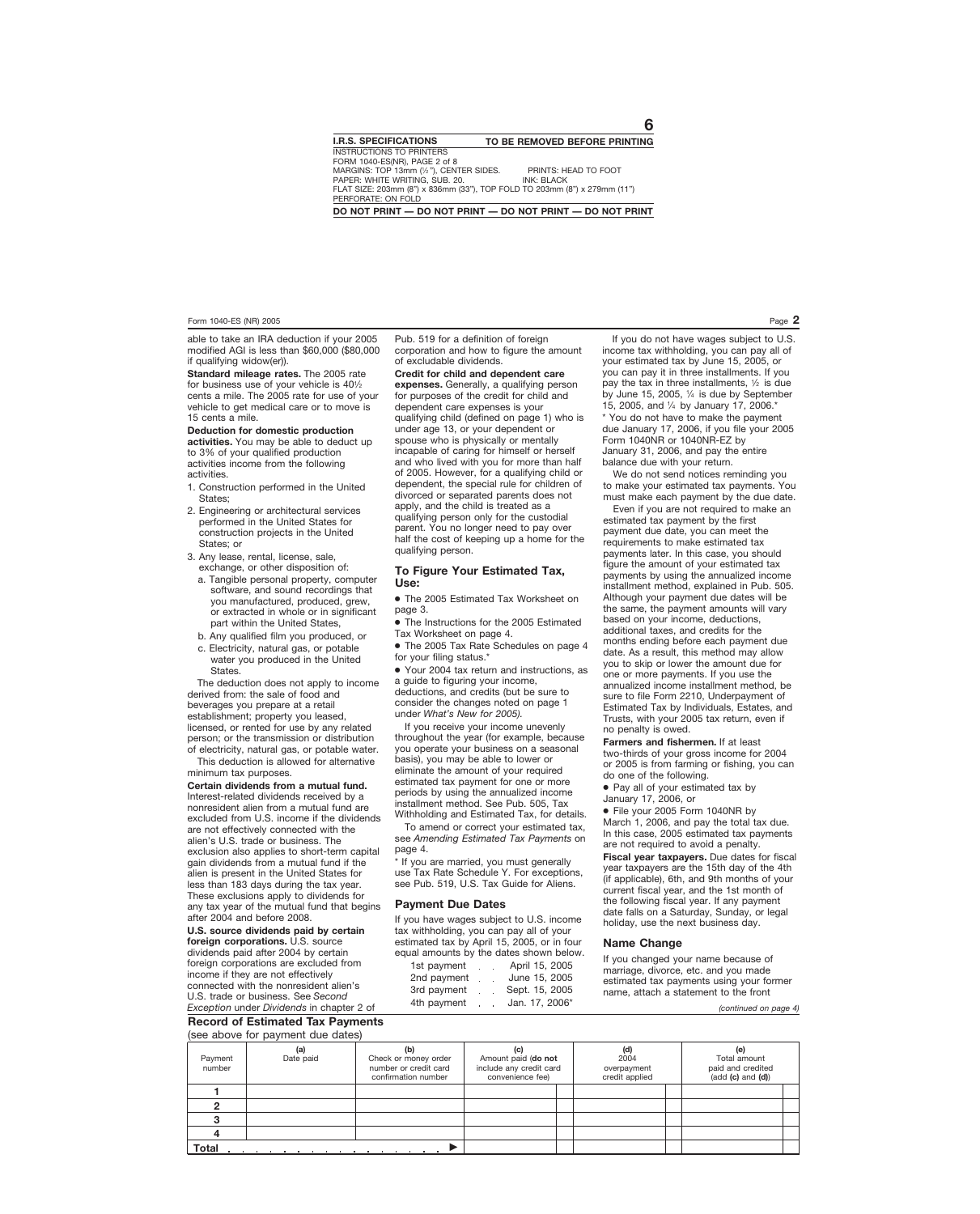|              | 2005 Estimated Tax Worksheet-For Nonresident Alien Individuals                                                                                                                                                                                                                                                                                                                                                                                                                                                                                                                 |                 | Keep for Your Records |  |
|--------------|--------------------------------------------------------------------------------------------------------------------------------------------------------------------------------------------------------------------------------------------------------------------------------------------------------------------------------------------------------------------------------------------------------------------------------------------------------------------------------------------------------------------------------------------------------------------------------|-----------------|-----------------------|--|
| 1            | Enter amount of adjusted gross income you expect in 2005 (see instructions on page 4). Caution: If this<br>amount is over \$145,950 (\$72,975 if married filing separately), your itemized deductions and your deduction<br>for exemptions may be limited. See Pub. 505 for details enterstanding to the control of the state of the state of the state of the state of the state of the state of the state of the state of the state of the state of the                                                                                                                      | 1               |                       |  |
| $\mathbf{2}$ | Enter estimated itemized deductions (use the 2004 Form 1040NR or 1040NR-EZ instructions as a guide)                                                                                                                                                                                                                                                                                                                                                                                                                                                                            | $\mathbf 2$     |                       |  |
| 3            |                                                                                                                                                                                                                                                                                                                                                                                                                                                                                                                                                                                | 3               |                       |  |
| 4            | Exemptions. Multiply \$3,200 by the number of personal exemptions (see the 2004 Form 1040NR or                                                                                                                                                                                                                                                                                                                                                                                                                                                                                 | 4               |                       |  |
| 5            |                                                                                                                                                                                                                                                                                                                                                                                                                                                                                                                                                                                | 5               |                       |  |
| 6            | Tax. Figure your tax on the amount on line 5 by using the 2005 Tax Rate Schedules on page 4.<br><b>Caution:</b> If you have qualified dividends or a net capital gain, see Pub. 505 to figure the tax                                                                                                                                                                                                                                                                                                                                                                          | 6               |                       |  |
| 7            | Alternative minimum tax from Form 6251<br>and the contract of the contract of the contract of the contract of                                                                                                                                                                                                                                                                                                                                                                                                                                                                  | $\overline{7}$  |                       |  |
| 8            | Add lines 6 and 7. Also include any tax from Forms 4972 and 8814 (see instructions on page 4).                                                                                                                                                                                                                                                                                                                                                                                                                                                                                 | 8               |                       |  |
| 9            | Credits (see instructions on page 4). Do not include any income tax withholding on this line                                                                                                                                                                                                                                                                                                                                                                                                                                                                                   | 9               |                       |  |
| 10           |                                                                                                                                                                                                                                                                                                                                                                                                                                                                                                                                                                                | 10              |                       |  |
| 11           | Other taxes (see instructions on page 4)<br>design and the state of the state of the state of the state of the state of the state of the state of the state of the state of the state of the state of the state of the state of the state of the state of the state of the                                                                                                                                                                                                                                                                                                     | 11              |                       |  |
| 12           | Estimated 2005 tax on income effectively connected with a U.S. trade or business (add lines 10 and 11)                                                                                                                                                                                                                                                                                                                                                                                                                                                                         | 12              |                       |  |
| 13           | 13<br>Total expected 2005 income not effectively connected with a U.S. trade or business                                                                                                                                                                                                                                                                                                                                                                                                                                                                                       |                 |                       |  |
| 14           | Multiply line 13 by 30% or lower tax treaty rate (see the 2004 Form 1040NR instructions)                                                                                                                                                                                                                                                                                                                                                                                                                                                                                       | 14              |                       |  |
| 15а          |                                                                                                                                                                                                                                                                                                                                                                                                                                                                                                                                                                                | 15a             |                       |  |
| b            | Credits from Form 4136 and Form 8885 and additional child tax credit external change of the state of the state of the state of the state of the state of the state of the state of the state of the state of the state of the                                                                                                                                                                                                                                                                                                                                                  | 15 <sub>b</sub> |                       |  |
|              |                                                                                                                                                                                                                                                                                                                                                                                                                                                                                                                                                                                | 15c             |                       |  |
| 16a          | 16a<br>Multiply line 15c by 90% (66%% for farmers and fishermen)                                                                                                                                                                                                                                                                                                                                                                                                                                                                                                               |                 |                       |  |
| b            | Enter the tax shown on your 2004 tax return (110% of that amount if you are not<br>a farmer or fisherman and the adjusted gross income shown on that return is more<br>16b<br>than \$150,000 (\$75,000 if married filing separately for 2005)) $\therefore$                                                                                                                                                                                                                                                                                                                    |                 |                       |  |
| c            | Required Annual Payment To Avoid a Penalty. Enter the smaller of line 16a or 16b.<br>▶<br>Caution: Generally, if you do not prepay (through income tax withholding and estimated tax payments) at least the amount<br>on line 16c, you may owe a penalty for not paying enough estimated tax. To avoid a penalty, make sure your estimate on<br>line 15c is as accurate as possible. Even if you pay the required annual payment, you may still owe tax when you file your<br>return. If you prefer, you may pay the amount shown on line 15c. For more details, see Pub. 505. | 16c             |                       |  |
| 17           | Income tax withheld and estimated to be withheld during 2005 plus any amount paid with Form 1040-C                                                                                                                                                                                                                                                                                                                                                                                                                                                                             | 17              |                       |  |
| 18           | Subtract line 17 from line 16c. (Note: If zero or less or line 15c minus line 17 is less than \$1,000, stop here.                                                                                                                                                                                                                                                                                                                                                                                                                                                              |                 |                       |  |
|              |                                                                                                                                                                                                                                                                                                                                                                                                                                                                                                                                                                                | 18              |                       |  |
| 19           | • If your first payment is due April 15, 2005, enter 1/4 of line 18 (minus any 2004 overpayment you are<br>applying to this installment) here and on your estimated tax payment voucher(s).                                                                                                                                                                                                                                                                                                                                                                                    |                 |                       |  |
|              | • If you do not have wages subject to U.S. income tax withholding and your first payment is due<br>June 15, 2005, enter $\frac{1}{2}$ of line 16c on your first voucher and $\frac{1}{4}$ of line 16c on your second and third<br>vouchers. Reduce each installment by $\frac{1}{3}$ of line 17 and any 2004 overpayment you are applying to the<br>installment. Do not enter an amount on line 19.                                                                                                                                                                            | 19              |                       |  |
|              | Tear off here                                                                                                                                                                                                                                                                                                                                                                                                                                                                                                                                                                  |                 |                       |  |

# **2007 2006 Payment of the Treasury <b>2005** Payment **4** Onepartment of the Treasury **4** OMB No. 1545-0087 **Payment 4** OMB No. 1545-0087

**III** 

| File only if you are making a payment of estimated tax by check or money order. Return this |                       | Calendar year-Due Jan. 17, 2006 |         |
|---------------------------------------------------------------------------------------------|-----------------------|---------------------------------|---------|
| voucher with your check or money order payable to the "United States Treasury." Write your  |                       | Amount of estimated tax you are |         |
| identifying number and "2005 Form 1040-ES (NR)" on your check or money order. Do not send   | paying by<br>check or | <b>Dollars</b>                  | Cents I |
| cash. Enclose, but do not staple or attach, your payment with this voucher.                 | money order.          |                                 |         |

| Form       | 1040-ES (NR)<br>Department of the Treasury<br>Internal Revenue Service | $ 2005 $ Payment 4 |                                                                                                                                                                                                                                                                                                                                                                                |                                       |                                                                                      | OMB No. 1545-0087 |
|------------|------------------------------------------------------------------------|--------------------|--------------------------------------------------------------------------------------------------------------------------------------------------------------------------------------------------------------------------------------------------------------------------------------------------------------------------------------------------------------------------------|---------------------------------------|--------------------------------------------------------------------------------------|-------------------|
|            |                                                                        |                    | File only if you are making a payment of estimated tax by check or money order. Return this<br>voucher with your check or money order payable to the " <b>United States Treasury.</b> " Write your<br>identifying number and "2005 Form 1040-ES (NR)" on your check or money order. Do not send<br>cash. Enclose, but do not staple or attach, your payment with this voucher. | paying by<br>check or<br>money order. | Calendar year-Due Jan. 17, 2006<br>Amount of estimated tax you are<br><b>Dollars</b> | Cents             |
| print<br>৯ | Your first name and initial                                            |                    | Your identifying number (SSN or ITIN) (employer identification number for an estate or trust)<br>Your last name                                                                                                                                                                                                                                                                |                                       |                                                                                      |                   |
| Type       | Address (number, street, and apt. no.)                                 |                    | City, state, and ZIP code. If a foreign address, enter city, province or state, and country. Include postal code.                                                                                                                                                                                                                                                              |                                       |                                                                                      |                   |
|            |                                                                        |                    | For Disclosure and Paperwork Reduction Act Notice, see instructions on page 7.                                                                                                                                                                                                                                                                                                 |                                       |                                                                                      |                   |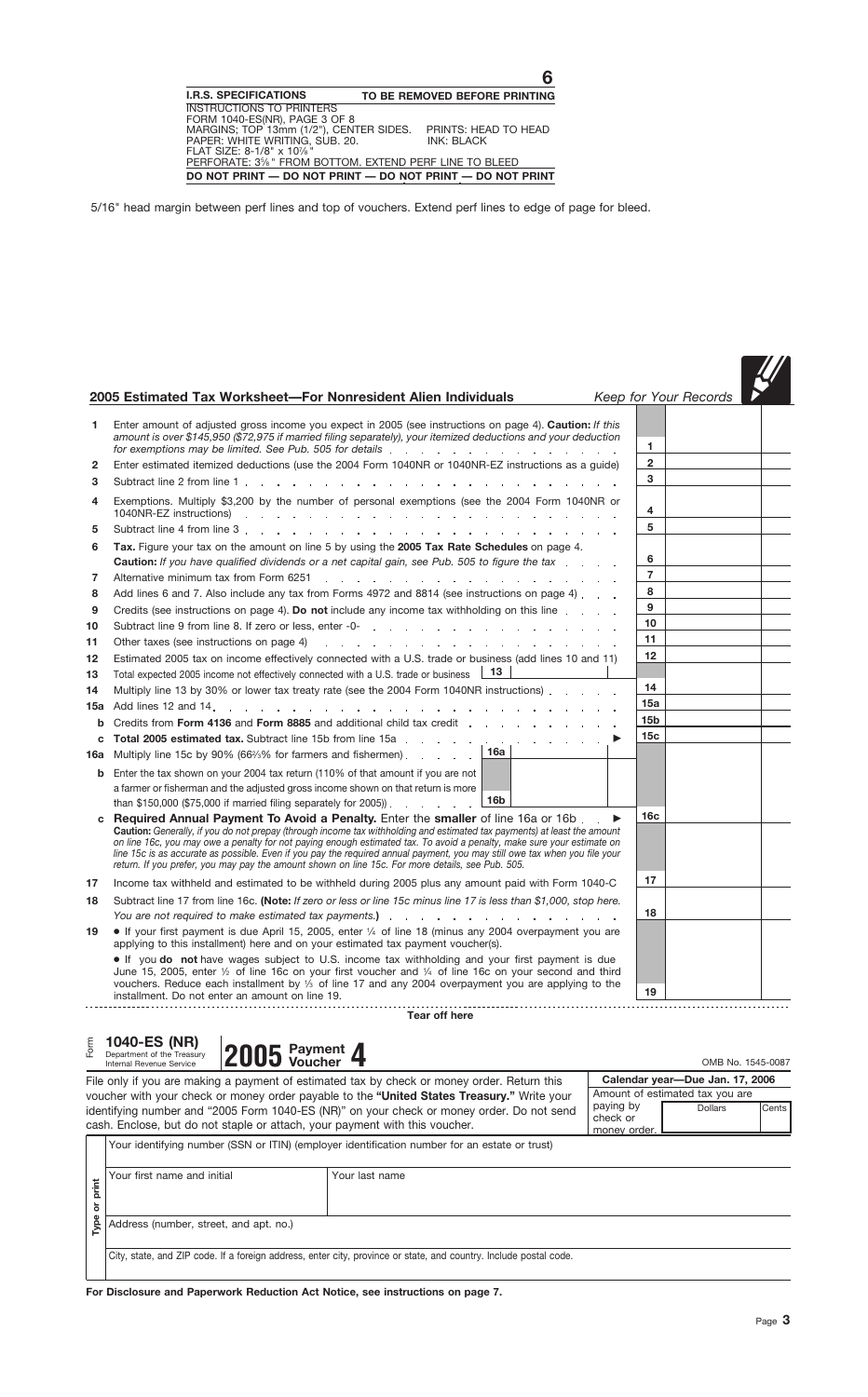#### **Instructions for the 2005 Worksheet**

**Line 1. Adjusted Gross Income.** Use your 2004 tax return (Form 1040NR or 1040NR-EZ) and instructions as a guide to figuring the adjusted gross income you expect in 2005 (but be sure to consider the changes noted on page 1 under *What's New for 2005*).

**Line 8.** Include on this line the additional taxes from Form 4972, Tax on Lump-Sum Distributions, or Form 8814, Parents' Election To Report Child's Interest and Dividends.

**Line 9. Credits.** See the instructions for the 2004 Form 1040NR, lines 43 through 49.

#### *(continued from page 2)*

of your 2005 income tax return. On the statement, explain all of the estimated tax payments you made for 2005, and the name and identifying number under which you made the payments.

#### **Amending Estimated Tax Payments**

To change or amend your estimated tax payments, refigure your total estimated tax payments due (see line 18 of the worksheet on page 3). Then, use the worksheets for amended estimated tax under *Regular Installment Method* in chapter 2 of Pub. 505 to figure the payment due for each remaining payment period. If an estimated tax payment for a previous period is less than 1⁄4 of your amended estimated tax, you may owe a penalty when you file your return.

#### **When a Penalty Is Applied**

In some cases, you may owe a penalty when you file your return. The penalty is imposed on each underpayment for the number of days it remains unpaid. A penalty may be applied if you did not pay enough estimated tax for the year or you did not make the payments on time or in the required amount. A penalty may apply even if you have an overpayment on your tax return.

The penalty may be waived under certain conditions. See Pub. 505 for details.

#### **Pay by Check or Money Order Using the Estimated Tax Payment Voucher**

There is a separate estimated tax payment voucher for each due date. The due date is shown in the upper right corner. Be sure you use the voucher with the correct due date for each payment you make. Complete and send in the voucher only if you are making a payment by check or money order. To complete the voucher:

● Type or print your name, address, and social security number (SSN) in the space provided on the estimated tax payment voucher. If you do not have, and are not eligible to obtain, an SSN, enter your IRS-issued individual taxpayer

**Line 11. Other Taxes.** Except as noted below, enter any other taxes, such as the taxes on distributions from a Coverdell education savings account or a qualified tuition program, and early distributions from (a) an IRA or other qualified retirement plan, (b) an annuity, or (c) a modified endowment contract entered into after June 20, 1988.

Include household employment taxes (before subtracting advance EIC payments made to your employee(s)) on line 11 if:

● You will have federal income tax withheld from wages, pensions, annuities, or other income effectively connected with a U.S. trade or business, or

identification number (ITIN). To apply for an ITIN, get Form W-7, Application for IRS Individual Taxpayer Identification Number. ● Enter in the box provided on the estimated tax payment voucher only the amount you are sending in by check or money order. When making payments of estimated tax, be sure to take into account any 2004 overpayment that you choose to credit against your 2005 tax, but do not

● You would be required to make estimated tax payments (to avoid a penalty) even if you did not include household employment taxes when figuring your estimated tax.

Do not include tax on recapture of a federal mortgage subsidy, social security and Medicare tax on unreported tip income, or uncollected employee social security and Medicare or RRTA tax on tips or group-term life insurance. These taxes are not required to be paid until the due date of your income tax return (not including extensions).

include the overpayment amount in this box.

● Make your check or money order payable to the "United States Treasury." Do not send cash. To help process your payment, enter the amount on the right side of the check like this: \$ XXX.XX. Do not use dashes or lines (for example, do not enter "\$ XXX-" or "\$ XXX  $\frac{xx}{100}$ ").

*(continued on page 7)*

### **2005 Tax Rate Schedules**

**Caution:** *Do not use these Tax Rate Schedules to figure your 2004 taxes. Use only to figure your 2005 estimated taxes.*

#### **Schedule X—**Use if your **2005** filing status is **Single**

| If line 5 is:<br>$Over-$ | But not<br>$over-$ | $\overline{\phantom{0}}$ | The tax is: | of the<br>amount<br>over- |
|--------------------------|--------------------|--------------------------|-------------|---------------------------|
| \$0                      | \$7,300            |                          | 10%         | \$0                       |
| 7.300                    | 29.700             | \$730.00                 | $+15%$      | 7.300                     |
| 29.700                   | 71.950             | 4.090.00                 | $+25%$      | 29.700                    |
| 71.950                   | 150.150            | 14.652.50                | $+28%$      | 71.950                    |
| 150.150                  | 326,450            | 36,548,50                | $+33%$      | 150.150                   |
| 326,450                  |                    | 94.727.50                | $+35%$      | 326,450                   |

#### **Schedule Y—**Use if your **2005** filing status is **Married filing separately**

| If line $5$ is:<br>$Over-$       | But not<br>$over-$                    | The tax is:                                                          | of the<br>amount<br>over-        |
|----------------------------------|---------------------------------------|----------------------------------------------------------------------|----------------------------------|
| \$0<br>7.300<br>29,700<br>59.975 | \$7,300<br>29,700<br>59.975<br>91.400 | 10%<br>\$730.00<br>$+15%$<br>4.090.00<br>$+25%$<br>$11,658.75 + 28%$ | \$0<br>7,300<br>29.700<br>59,975 |
| 91.400<br>163.225                | 163.225                               | $20.457.75 + 33\%$<br>44.160.00<br>$+35%$                            | 91.400<br>163,225                |

#### **Schedule Z—**Use if your **2005** filing status is **Qualifying Widow** or **Widower**

| If line 5 is: |          | The tax is:         | of the  |  |
|---------------|----------|---------------------|---------|--|
|               | But not  |                     | amount  |  |
| $Over-$       | $over-$  |                     | $over-$ |  |
| \$0           | \$14,600 | 10%                 | \$0     |  |
| 14.600        | 59,400   | $$1.460.00 + 15\%$  | 14,600  |  |
| 59,400        | 119.950  | 8.180.00<br>$+25%$  | 59,400  |  |
| 119.950       | 182,800  | 23.317.50<br>+ 28%  | 119,950 |  |
| 182.800       | 326,450  | 40.915.50<br>$+33%$ | 182,800 |  |
| 326,450       |          | 88,320,00<br>$+35%$ | 326,450 |  |

#### **Schedule W—**Use if your **2005** filing status is for an **Estate** or **Trust**

| If line $5$ is: |                    | The tax is:       | of the            |
|-----------------|--------------------|-------------------|-------------------|
| $Over-$         | But not<br>$over-$ |                   | amount<br>$over-$ |
| \$0             | \$2,000            | 15%               | \$0               |
| 2,000           | 4,700              | $$300.00 + 25\%$  | 2.000             |
| 4.700           | 7.150              | $975.00 + 28\%$   | 4.700             |
| 7.150           | 9.750              | $1,661.00 + 33\%$ | 7,150             |
| 9.750           |                    | $2,519.00 + 35\%$ | 9,750             |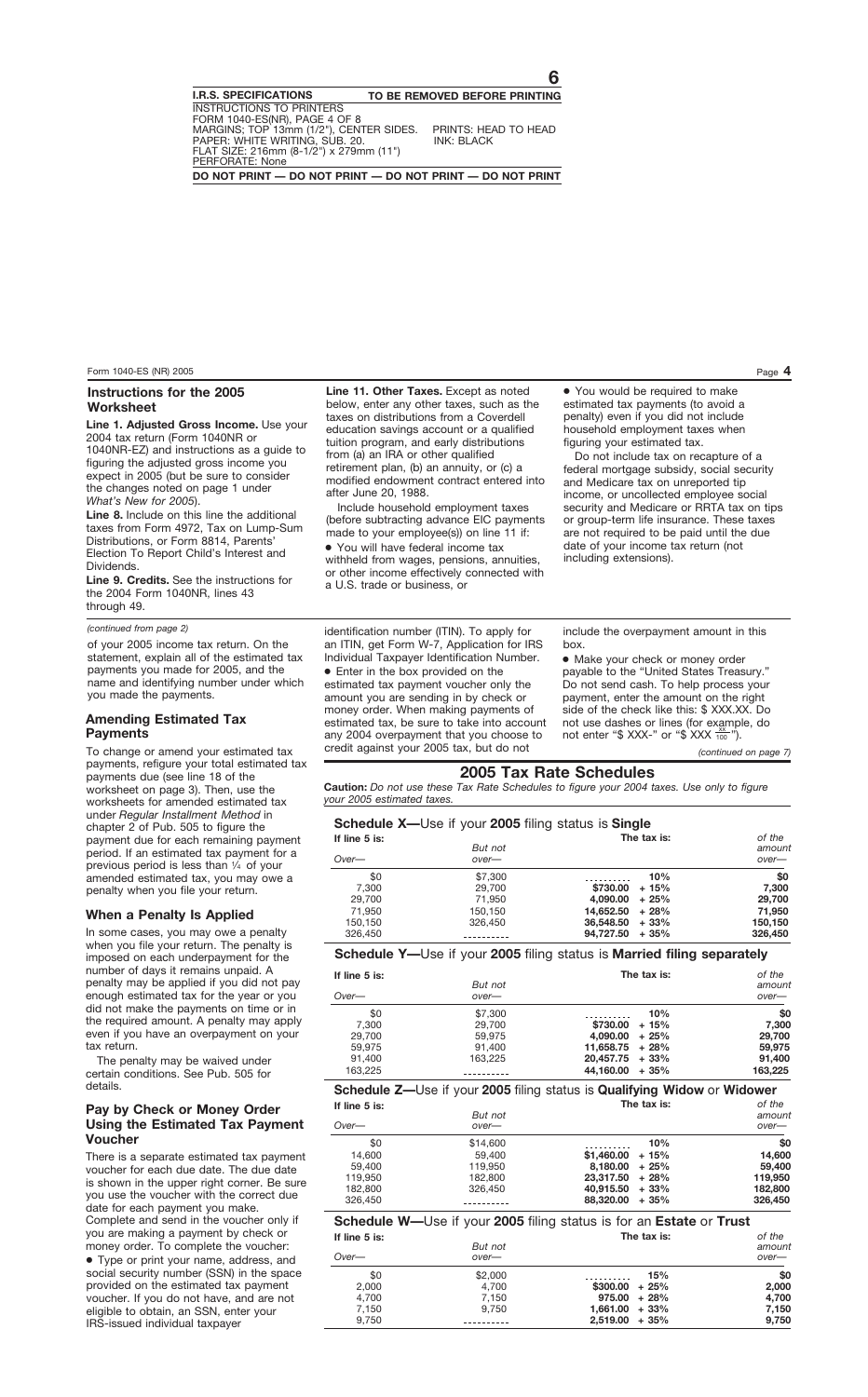|               | Calendar year-Due Sept. 15, 2005<br>File only if you are making a payment of estimated tax by check or money order. Return this<br>Amount of estimated tax you are |                                                                                                                                                                                         |                                       |                                  |       |  |
|---------------|--------------------------------------------------------------------------------------------------------------------------------------------------------------------|-----------------------------------------------------------------------------------------------------------------------------------------------------------------------------------------|---------------------------------------|----------------------------------|-------|--|
|               | cash. Enclose, but do not staple or attach, your payment with this voucher.                                                                                        | voucher with your check or money order payable to the "United States Treasury." Write your<br>identifying number and "2005 Form 1040-ES (NR)" on your check or money order. Do not send | paying by<br>check or<br>money order. | <b>Dollars</b>                   | Cents |  |
|               |                                                                                                                                                                    | Your identifying number (SSN or ITIN) (employer identification number for an estate or trust)                                                                                           |                                       |                                  |       |  |
| Type or print | Your first name and initial                                                                                                                                        | Your last name                                                                                                                                                                          |                                       |                                  |       |  |
|               | Address (number, street, and apt. no.)                                                                                                                             |                                                                                                                                                                                         |                                       |                                  |       |  |
|               |                                                                                                                                                                    | City, state, and ZIP code. If a foreign address, enter city, province or state, and country. Include postal code.                                                                       |                                       |                                  |       |  |
|               | For Disclosure and Paperwork Reduction Act Notice, see instructions on page 7.                                                                                     |                                                                                                                                                                                         |                                       |                                  |       |  |
|               |                                                                                                                                                                    |                                                                                                                                                                                         |                                       |                                  |       |  |
|               |                                                                                                                                                                    | Tear off here                                                                                                                                                                           |                                       |                                  |       |  |
| Form          | 1040-ES (NR)<br>2005 Payment 2<br>Department of the Treasury                                                                                                       |                                                                                                                                                                                         |                                       | OMB No. 1545-0087                |       |  |
|               | Internal Revenue Service                                                                                                                                           | File only if you are making a payment of estimated tax by check or money order. Return this                                                                                             |                                       | Calendar year-Due June 15, 2005  |       |  |
|               |                                                                                                                                                                    | voucher with your check or money order payable to the "United States Treasury." Write your                                                                                              |                                       | Amount of estimated tax you are  |       |  |
|               | cash. Enclose, but do not staple or attach, your payment with this voucher.                                                                                        | identifying number and "2005 Form 1040-ES (NR)" on your check or money order. Do not send                                                                                               | paying by<br>check or<br>money order. | <b>Dollars</b>                   | Cents |  |
|               |                                                                                                                                                                    | Your identifying number (SSN or ITIN) (employer identification number for an estate or trust)                                                                                           |                                       |                                  |       |  |
| or print      | Your first name and initial                                                                                                                                        | Your last name                                                                                                                                                                          |                                       |                                  |       |  |
| Type          | Address (number, street, and apt. no.)                                                                                                                             |                                                                                                                                                                                         |                                       |                                  |       |  |
|               |                                                                                                                                                                    | City, state, and ZIP code. If a foreign address, enter city, province or state, and country. Include postal code.                                                                       |                                       |                                  |       |  |
|               | For Disclosure and Paperwork Reduction Act Notice, see instructions on page 7.                                                                                     |                                                                                                                                                                                         |                                       |                                  |       |  |
|               |                                                                                                                                                                    |                                                                                                                                                                                         |                                       |                                  |       |  |
|               |                                                                                                                                                                    | Tear off here                                                                                                                                                                           |                                       |                                  |       |  |
|               |                                                                                                                                                                    |                                                                                                                                                                                         |                                       |                                  |       |  |
|               | 1040-ES (NR)<br>2005 Payment 1<br>Department of the Treasury<br>Internal Revenue Service                                                                           |                                                                                                                                                                                         |                                       | OMB No. 1545-0087                |       |  |
|               |                                                                                                                                                                    | File only if you are making a payment of estimated tax by check or money order. Return this                                                                                             |                                       | Calendar year-Due April 15, 2005 |       |  |
|               |                                                                                                                                                                    | voucher with your check or money order payable to the "United States Treasury." Write your                                                                                              | paying by                             | Amount of estimated tax you are  |       |  |
|               | cash. Enclose, but do not staple or attach, your payment with this voucher.                                                                                        | identifying number and "2005 Form 1040-ES (NR)" on your check or money order. Do not send                                                                                               | check or<br>money order.              | <b>Dollars</b>                   | Cents |  |
|               |                                                                                                                                                                    | Your identifying number (SSN or ITIN) (employer identification number for an estate or trust)                                                                                           |                                       |                                  |       |  |

|                                                                                                                   | Your first name and initial            | Your last name |  |
|-------------------------------------------------------------------------------------------------------------------|----------------------------------------|----------------|--|
|                                                                                                                   | Address (number, street, and apt. no.) |                |  |
| City, state, and ZIP code. If a foreign address, enter city, province or state, and country. Include postal code. |                                        |                |  |

**2005** Payment 3

E **1040-ES (NR) PANE** Payment

**VOUCH OF CONSUMPTION CONSUMPTION**<br>
Department of the Treasury **2005** Voucher **3** OMB No. 1545-0087